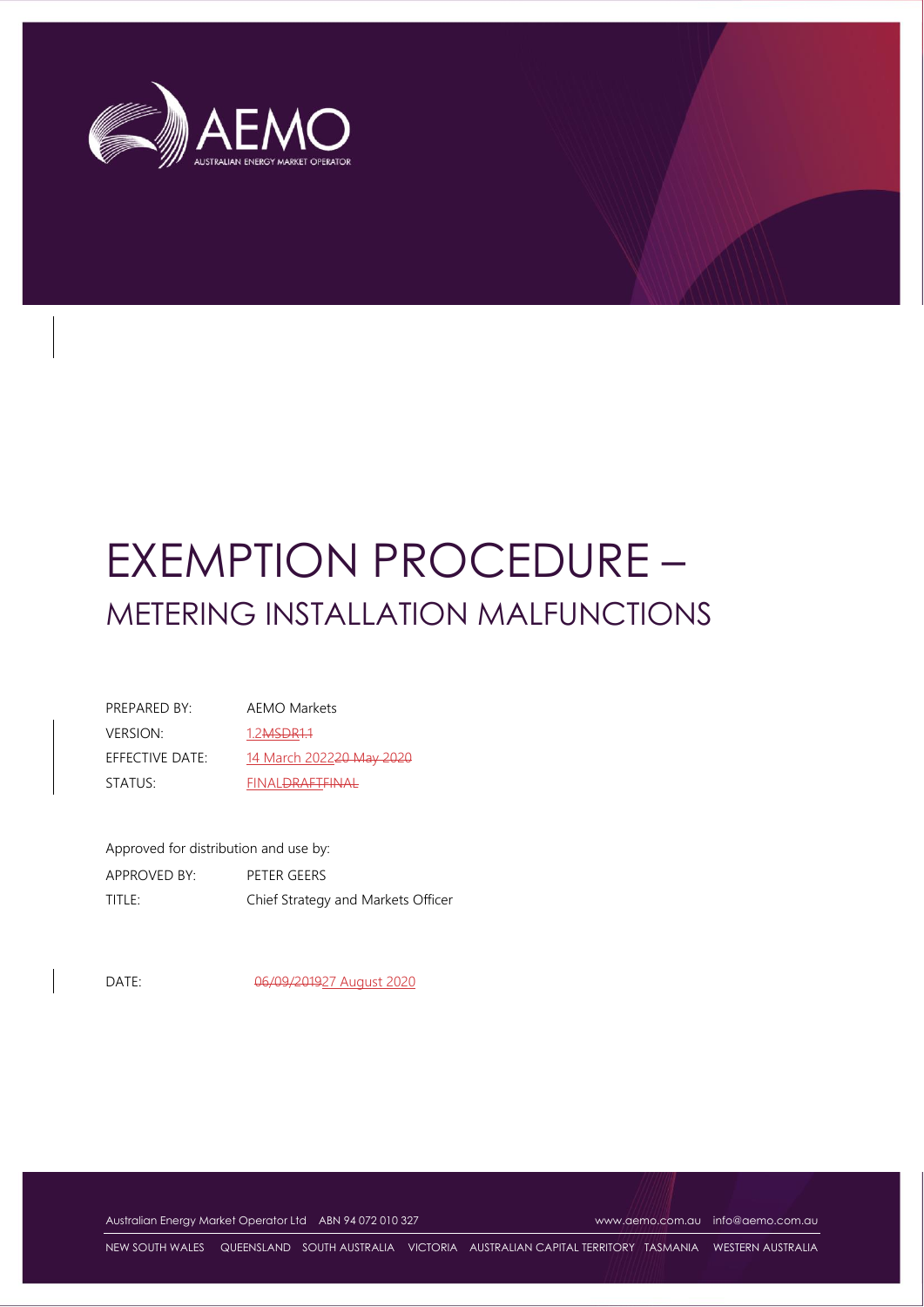

# **VERSION RELEASE HISTORY**

| Version | <b>Effective Date</b> | Summary of Changes                                                                                                                                                                                                                                                                                                                                  |  |
|---------|-----------------------|-----------------------------------------------------------------------------------------------------------------------------------------------------------------------------------------------------------------------------------------------------------------------------------------------------------------------------------------------------|--|
| 1.0     | 1 December 2017       | First Issue.<br>Document incorporates:<br>National Electricity Amendment (Expanding Competition in Metering and<br>$\bullet$<br>Related Services) Rule 2015, No.12;<br>National Electricity Amendment (Embedded Networks) Rule 2015 No. 15;<br>$\bullet$<br>and<br>National Electricity Amendment (Meter Replacement Processes) Rule 2016<br>No. 2. |  |
| 1.1     | 20 May 2020           | Updated to incorporate additional clause reference in the National Electricity<br>Amendment (Metering installation timeframes) Rule 2018 No. 15.                                                                                                                                                                                                    |  |
| 1.2     | 14 March 2022         | Updated to incorporate clause reference changes in National Electricity Amendment<br>(Introduction of metering coordinator planned interruptions) Rule 2020 No. 7.                                                                                                                                                                                  |  |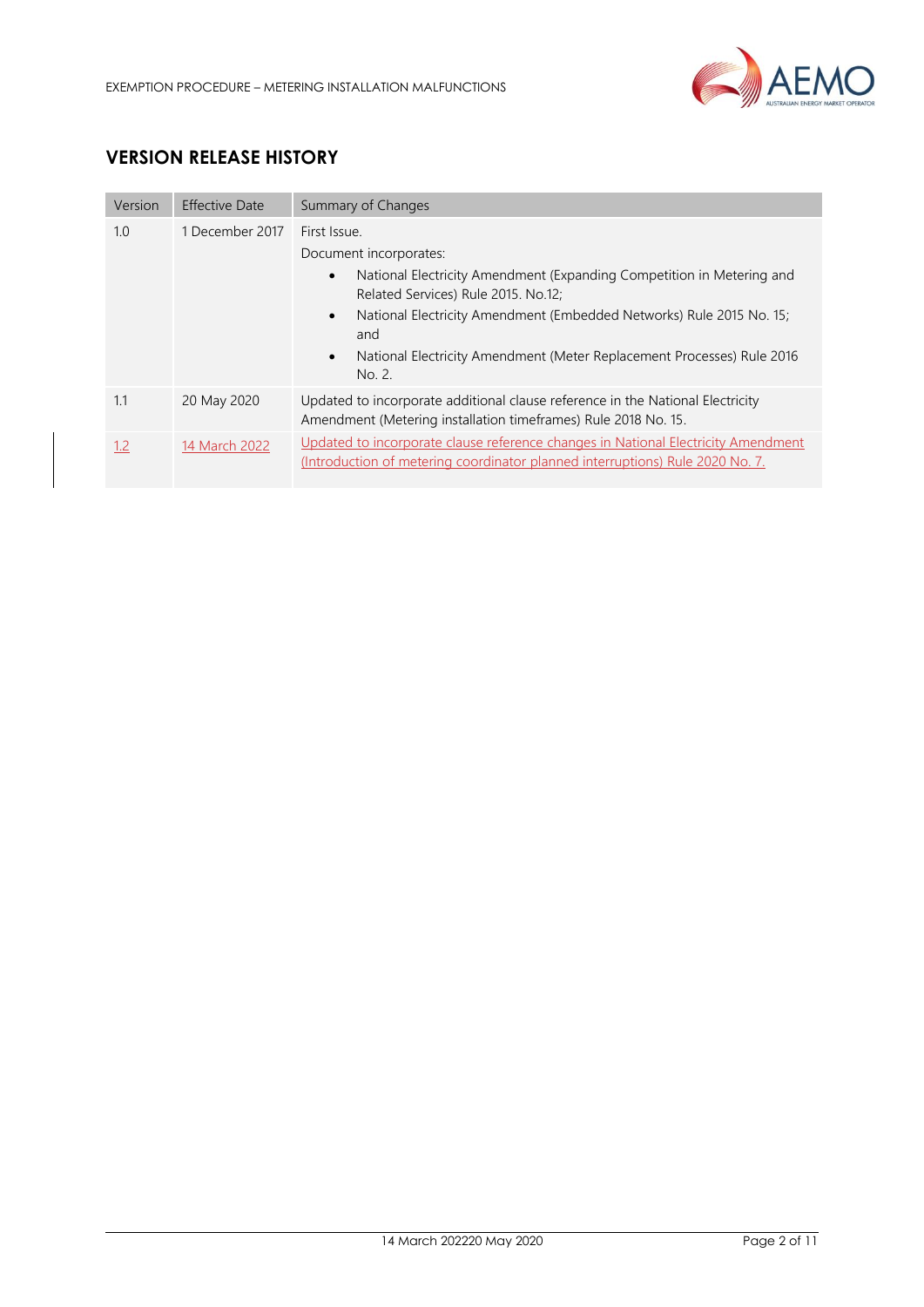

# **CONTENTS**

| 1.    | <b>INTRODUCTION</b>                                  | 4                       |  |
|-------|------------------------------------------------------|-------------------------|--|
| 1.1.  | Purpose and scope                                    | 4                       |  |
| 1.2.  | Definitions and interpretation                       | $\overline{4}$          |  |
| 1.3.  | Related documents                                    | 4                       |  |
| 2.    | APPLICATION PROCESS                                  | 4                       |  |
| 2.1.  | Applicant                                            | $\overline{4}$          |  |
| 2.2.  | Timing of Application                                | 5                       |  |
| 2.3.  | <b>AEMO's Determination</b>                          | 5                       |  |
| 2.4.  | Matters taken into Consideration                     | 5                       |  |
| 2.5.  | Grant of Exemption                                   | 5                       |  |
| 2.6.  | Application Unsuccessful                             | 6                       |  |
| 2.7.  | Extension to Exemption                               |                         |  |
| 2.8.  | Current MC's Obligations during the Exemption Period |                         |  |
| 2.9.  | Expiry of Exemption                                  |                         |  |
| 2.10. | $\overline{7}$<br>Revocation of Exemption            |                         |  |
| 3.    | RECTIFICATION PLAN                                   | $\overline{\mathbf{z}}$ |  |
| 3.1.  | Timing                                               | $\overline{7}$          |  |
| 3.2.  | Contents                                             | 7                       |  |
|       | APPENDIX A. APPLICATION FOR EXEMPTION                | 8                       |  |
|       | APPENDIX B.<br>APPLICATION FOR EXTENSION             | 10                      |  |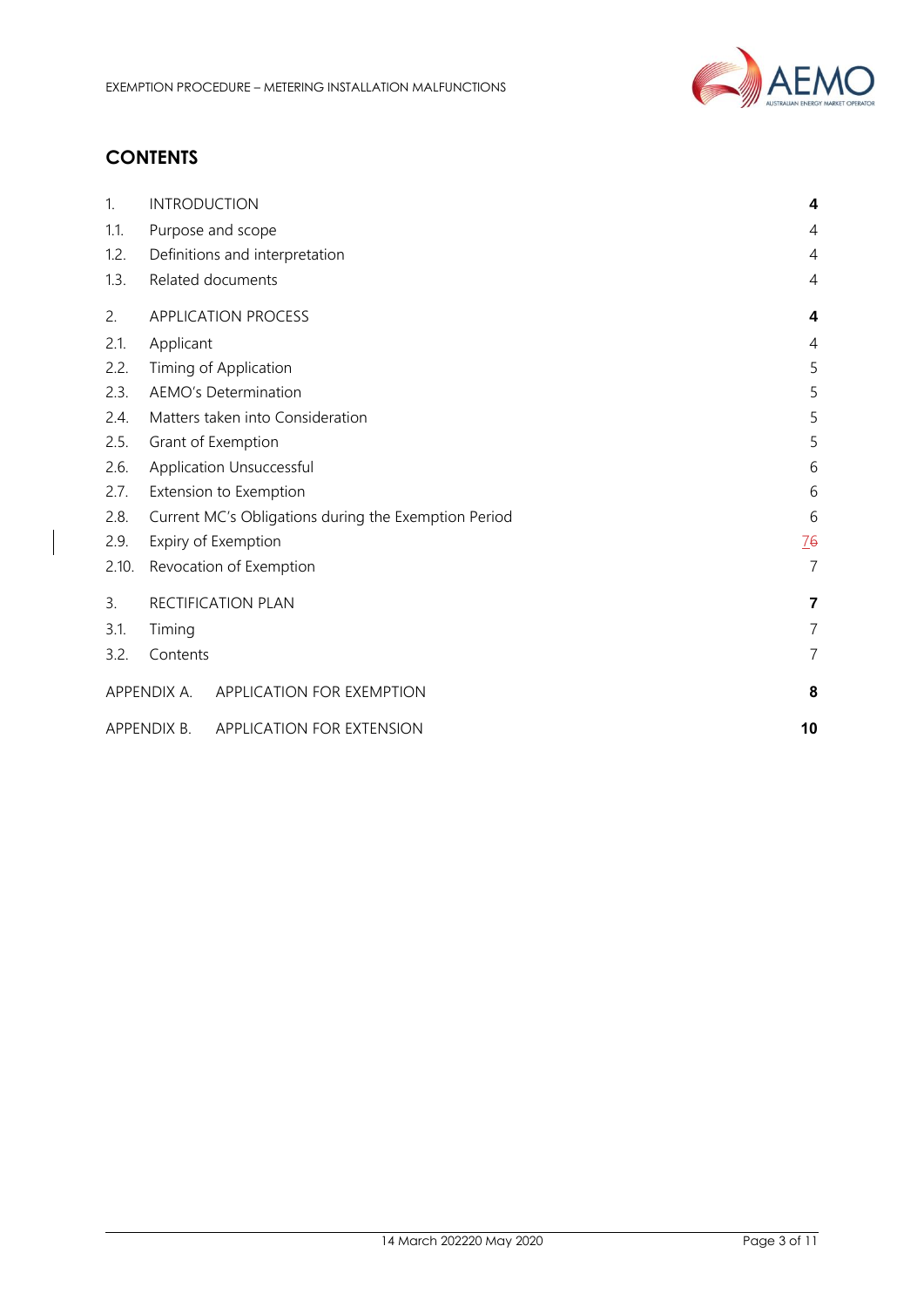

# <span id="page-3-0"></span>**1. INTRODUCTION**

#### <span id="page-3-1"></span>**1.1. Purpose and scope**

This is the Exemption Procedure – Metering Installation Malfunctions made under clause 7.8.10(b) of the National Electricity Rules (NER) (Procedure).

This Procedure sets out the process by which a Current Metering Coordinator (MC) may apply for an exemption from complying with clause 7.8.10(a) and 7.8.10(aa) for the rectification of a *metering installation malfunction.*

This Procedure has effect only for the purposes set out in the NER. The NER and the *National Electricity Law* prevail over this Procedure to the extent of any inconsistency.

#### <span id="page-3-2"></span>**1.2. Definitions and interpretation**

#### **1.2.1. Glossary**

Terms defined in the *National Electricity Law* and the NER have the same meanings in this Procedure unless otherwise specified in this clause.

Terms defined in the NER are intended to be identified in this Procedure by italicising them, but failure to italicise a defined term does not affect its meaning.

The Retail Electricity Market Procedures – Glossary and Framework:

- (a) Is incorporated into and forms part of this Procedure; and
- (b) Should be read in conjunction with this Procedure.

#### **1.2.2. Interpretation**

This Procedure is subject to the principles of interpretation set out in Schedule 2 of the *National Electricity Law.*

## <span id="page-3-3"></span>**1.3. Related documents**

| Title                                                            | Location                                                                                                          |
|------------------------------------------------------------------|-------------------------------------------------------------------------------------------------------------------|
| Retail Electricity Market Procedures -<br>Glossary and Framework | http://www.aemo.com.au/Electricity/National-Electricity-Market-<br>NEM/Retail-and-metering/Glossary-and-Framework |
| Metrology Procedure: Part A                                      | http://www.aemo.com.au/Electricity/National-Electricity-Market-<br>NEM/Retail-and-metering                        |

# <span id="page-3-4"></span>**2. APPLICATION PROCESS**

#### <span id="page-3-5"></span>**2.1. Applicant**

The only Participant who can apply for, and benefit from, an exemption granted by AEMO under clause 7.8.10 of the NER is the Current MC for the *metering installation* affected by the *metering installation malfunction*.

A Current MC is not required to apply for an exemption in the circumstances contemplated by clause 11.86.7(g)(2) of the NER where it is the Local Network Service Provider (LNSP):

- (a) Appointed as the Current MC under clause 11.86.7(a) of the NER; or
- (b) Deemed to be appointed as the Current MC under clause 11.86.7(c) of the NER,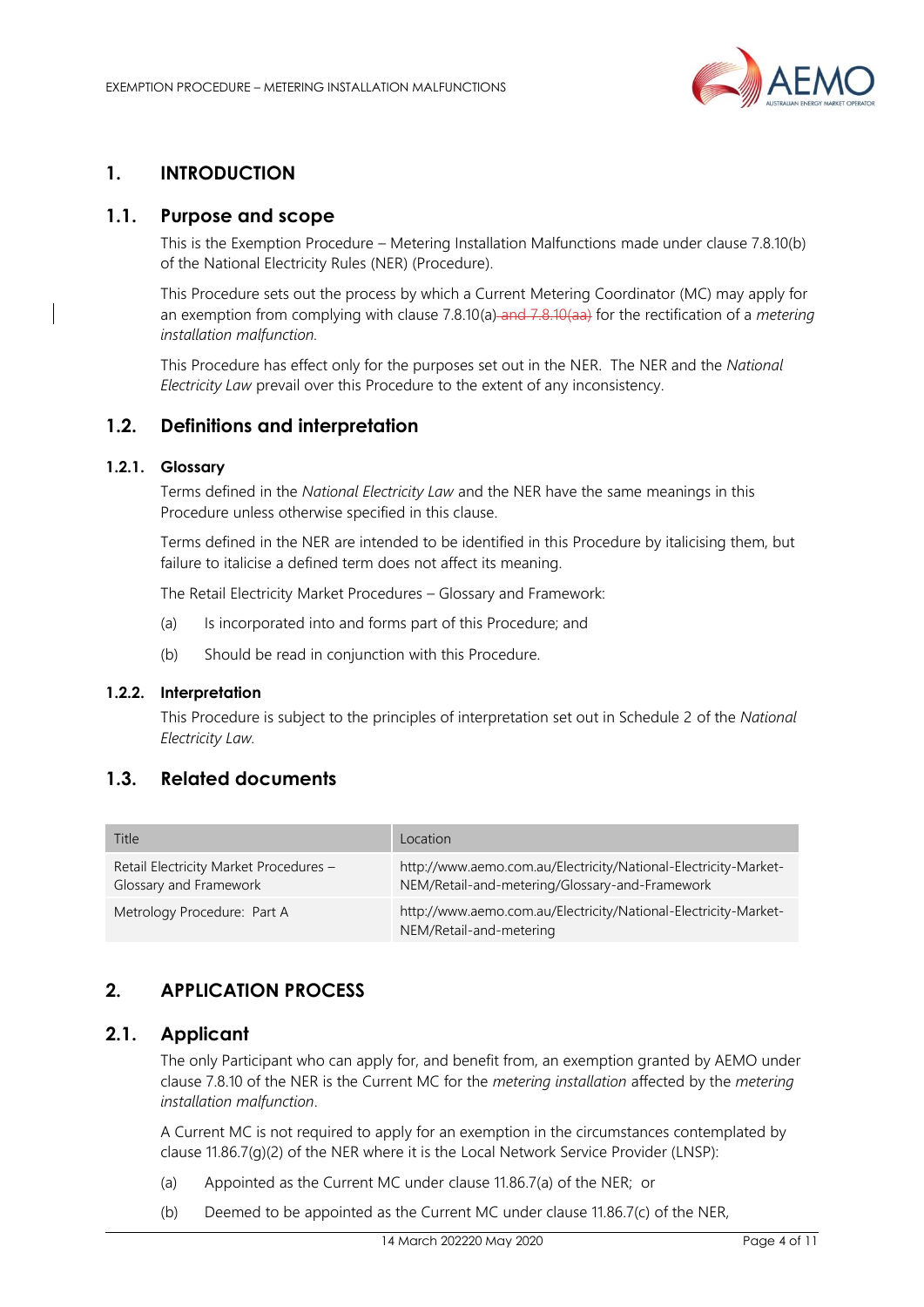

in respect of a type 5 or 6 *metering installation.*

## <span id="page-4-0"></span>**2.2. Timing of Application**

The Current MC must apply to AEMO as soon as the Current MC becomes aware of a *metering installation malfunction* that cannot be repaired within the timeframes specified by clause 7.8.10(a) and 7.8.10(aa) of the NER using the application form provided in Appendix A.

## <span id="page-4-1"></span>**2.3. AEMO's Determination**

- (a) Within two *business days* of receipt of an application for exemption, AEMO must:
	- (i) Assign a unique ID number to the application, or verify the ID number provided by the applicant where the application is for an extension to an existing exemption;
	- (ii) Provide the applicant with confirmation of receipt and the ID number of the application; and
	- (iii) Review the application and, where necessary, request additional information.
- (b) Within five business days of receipt of an application for exemption, or two business days after the receipt of the requested additional information (as applicable), AEMO must determine whether to approve the application and communicate that determination to the applicant.

#### <span id="page-4-2"></span>**2.4. Matters taken into Consideration**

Applicants will note that all applications will be considered on their merits and no previous grant of an exemption will be taken as creating a binding precedent on AEMO.

AEMO will take into account the following when considering an application:

- (a) The contents of the application;
- (b) The nature of the *metering installation malfunction* and whether it was caused by a breach of the NER by the Current MC;
- (c) Whether the Current MC has actively sought to find a way in which to rectify the *metering installation malfunction*;
- (d) The impact of the *metering installation malfunction* on *settlements* and other Participants;
- (e) How *metering data* will continue to be provided to AEMO and other Participants from that *metering installation* until the *metering installation malfunction* has been rectified, specifying how the quality and timeliness of the provision of that *metering data* will be addressed;
- (f) The practical consequences of granting an exemption;
- (g) Where provided, a draft of the MP's rectification plan; and
- (h) Any other information that AEMO considers to be relevant to the application.

#### <span id="page-4-3"></span>**2.5. Grant of Exemption**

An exemption granted by AEMO will commence on the date that AEMO received the application.

AEMO may grant the exemption on a conditional basis. Typical conditions that AEMO might impose include, without limitation, the following:

(a) The date by which the Current MC must provide AEMO with the MP's rectification plan in the form specified in section 3 for the rectification of the *metering installation malfunction*.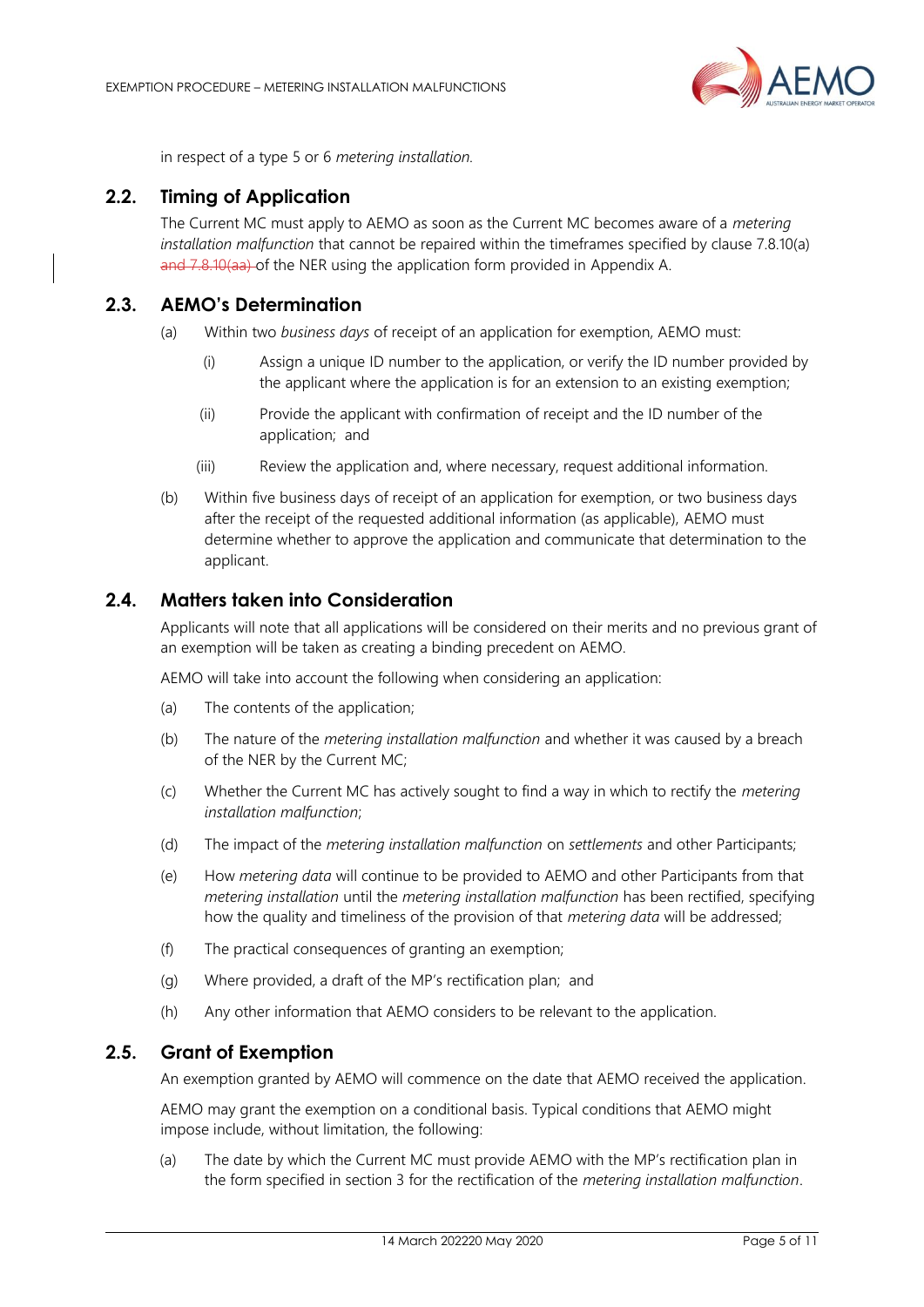

- (b) The date by which the Current MC must ensure the MP completes the rectification of the *metering installation malfunction* in accordance with the MP's rectification plan.
- (c) What action the Current MC must take to mitigate the effects of the *metering installation malfunction* on *settlements* and other Participants.

If the Current MC fails to meet any condition specified in the grant of the exemption, AEMO may revoke the exemption by notice to the Current MC.

#### **2.6. Application Unsuccessful**

<span id="page-5-0"></span>If AEMO does not grant the exemption sought by the Current MC, AEMO will provide reasons.

The types of reasons for which an application might not be successful include the following, without limitation:

- (a) A failure to complete the application form;
- (b) A failure to provide further information by the date specified by AEMO in its request for that information;
- (c) The malfunction referred to in the application does not constitute a *metering installation malfunction*; and
- (d) The existence of other options available to the Current MC to rectify the *metering installation malfunction* that would not require an exemption.

#### <span id="page-5-1"></span>**2.7. Extension to Exemption**

The Current MC may apply to AEMO for an extension to an exemption using the application form provided in Appendix B.

Any application for an extension must be submitted to AEMO prior to the expiry of the exemption. AEMO will consider the application in accordance with sections 2.3 to 2.6.

#### <span id="page-5-2"></span>**2.8. Current MC's Obligations during the Exemption Period**

The Current MC must:

- (a) Provide the Metering Provider's (MP's) rectification plan to AEMO in the form specified in section 3 for the rectification of the *metering installation malfunction* by the date specified by AEMO;
- (b) Within one *business day*, notify all affected Participants of the grant of the exemption and any extension to the exemption and provide them with a copy of the MP's rectification plan;
- (c) Diligently pursue the rectification of the *metering installation malfunction* in accordance with the MP's rectification plan and complete the rectification by the date specified by AEMO;
- (d) Keep AEMO and all affected Participants informed of any changes to the MP's rectification plan and provide a copy of the amended rectification plan to them;
- (e) Notify AEMO and all affected Participants when the *metering installation malfunction* has been rectified; and
- (f) Where there is a New MC for a *connection point*, notify the New MC of the exemption and provide the New MC with a copy of the exemption and MP's rectification plan prior to the change in Role.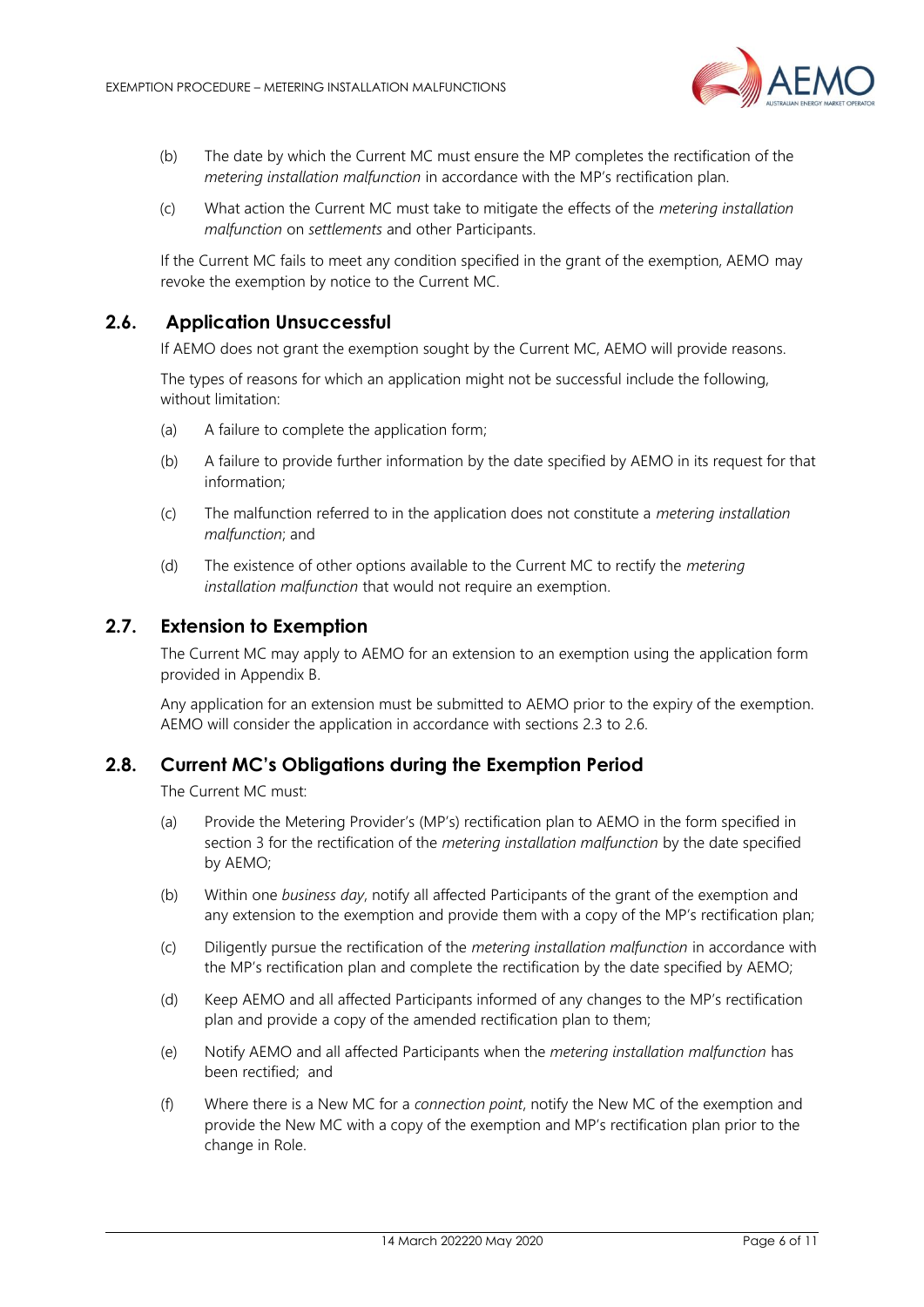

# <span id="page-6-0"></span>**2.9. Expiry of Exemption**

Any exemption (or extension) granted by AEMO in accordance with this Procedure will expire upon the earliest of the:

- (a) Rectification of the *metering installation malfunction;*
- (b) Expiry date specified by AEMO;
- (c) Abolishment of the *NMI* and *metering installation*;
- (d) Current MC's cessation of appointment as MC for the *metering installation* affected by the *metering installation malfunction*; and
- (e) Revocation of the exemption by AEMO.

#### <span id="page-6-1"></span>**2.10. Revocation of Exemption**

If the Current MC fails to meet any condition of the exemption specified by AEMO, or any of the conditions specified in section 2.8, AEMO may revoke the exemption and notify the Current MC of the revocation, whereupon the Current MC must notify all affected Participants of the revocation within one *business day*.

# <span id="page-6-2"></span>**3. RECTIFICATION PLAN**

#### <span id="page-6-3"></span>**3.1. Timing**

Where it is practicable to do so, the Current MC must provide a draft of the MP's rectification plan with its application for exemption.

If not, the Current MC must ensure that the MP's rectification plan is provided to AEMO in accordance with 7.8.10(c) of the NER, by the date specified by AEMO in its notice of exemption to the Current MC.

#### <span id="page-6-4"></span>**3.2. Contents**

The rectification plan must include:

- (a) A technical assessment carried out by the MP of the reason for the *metering installation malfunction* and the repair work required;
- (b) A timetable listing the dates on which the relevant repair work will be carried out;
- (c) Details of any equipment or facility to be replaced;
- (d) A timetable listing the test and re-certification program for replaced *metering installation* components; and
- (e) Any planned shutdown or outage periods.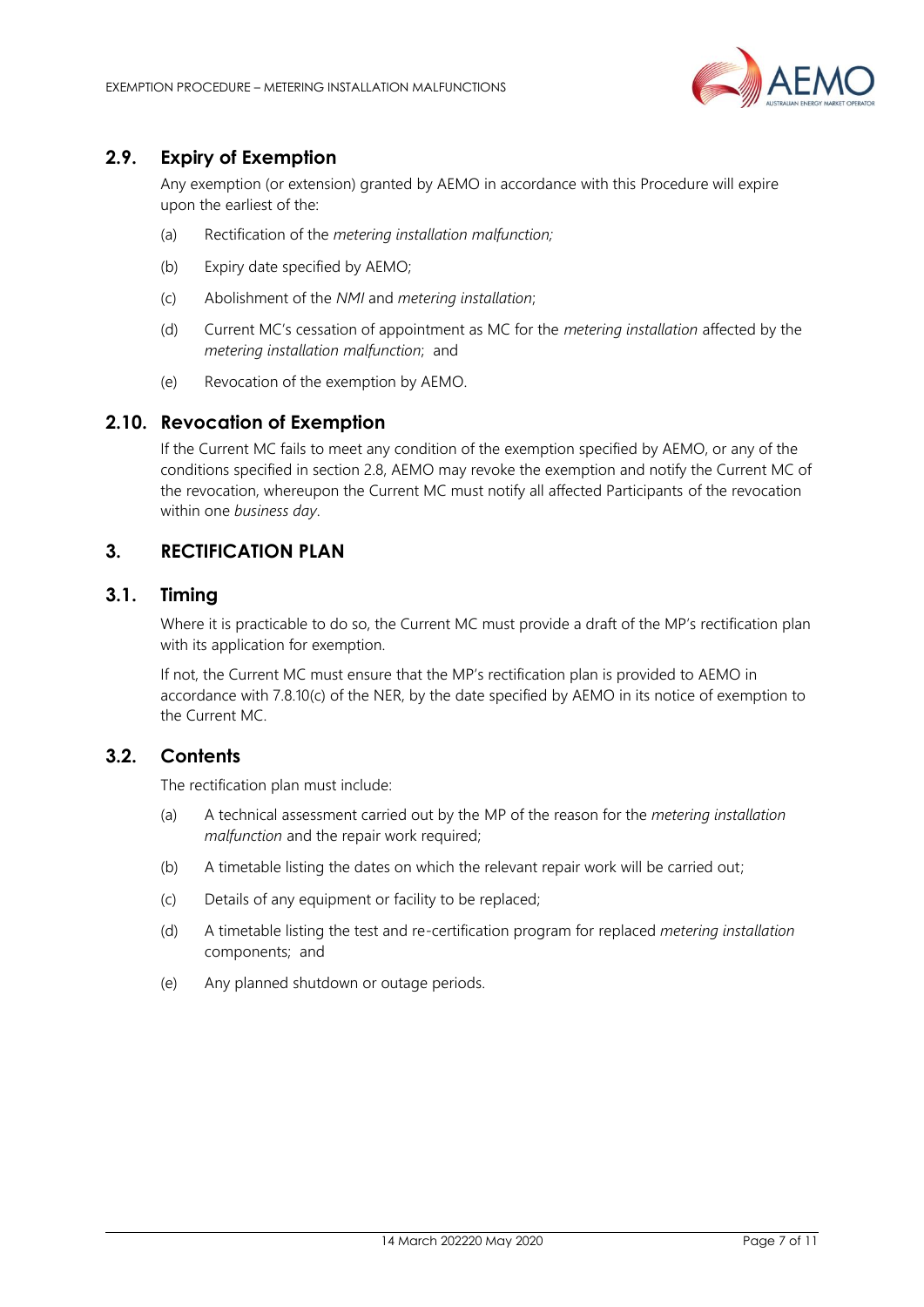

# <span id="page-7-0"></span>**APPENDIX A. APPLICATION FOR EXEMPTION**

Application for Exemption from the Requirement to Repair Metering Installation Malfunction within the period specified in clause 7.8.10(a) and 7.8.10(aa) of the National Electricity Rules

*To enable a timely response to your Application please complete all sections of this form. Please use additional pages and attach supporting documentation where required.*

| 1.  | Applicant Name:<br>Participant ID:                                                                                                                                                                |                                  |                 |
|-----|---------------------------------------------------------------------------------------------------------------------------------------------------------------------------------------------------|----------------------------------|-----------------|
| 2.  | <b>Contact Details:</b>                                                                                                                                                                           |                                  |                 |
|     | Name:                                                                                                                                                                                             |                                  |                 |
|     | Phone:                                                                                                                                                                                            |                                  |                 |
|     | Email:                                                                                                                                                                                            |                                  |                 |
| 3.  | Postal Address:                                                                                                                                                                                   |                                  |                 |
| 4.  | Date of Application:                                                                                                                                                                              |                                  |                 |
| 5.  | Date Applicant became aware of the metering installation<br>malfunction:                                                                                                                          |                                  |                 |
| 6.  | Reason for seeking exemption (i.e. reason for requiring<br>more than allowed time to carry out repairs):                                                                                          |                                  |                 |
| 7.  | Date of initial notification of metering installation<br>malfunction to the Applicant and circumstances in which<br>the Applicant found out:                                                      |                                  |                 |
| 8.  | NMI/NMIs(attach a spreadsheet for more than one NMI)                                                                                                                                              |                                  |                 |
| 9.  | Details of the metering installation malfunction:                                                                                                                                                 |                                  |                 |
|     | 10. Action taken to date in relation to the metering<br>installation malfunction, including any instructions<br>provided to the MDP and MP.                                                       |                                  |                 |
|     | 11. Describe all options or solutions to be considered to<br>rectify or otherwise repair the metering installation<br>malfunction, or provide a draft of the MP's proposed<br>rectification plan: |                                  |                 |
|     | 12. List of the affected Participant IDs:                                                                                                                                                         | LNSP:                            | Participant ID: |
|     |                                                                                                                                                                                                   | LR:                              | Participant ID: |
|     |                                                                                                                                                                                                   | MDP:                             | Participant ID: |
|     |                                                                                                                                                                                                   | MP:                              | Participant ID: |
|     |                                                                                                                                                                                                   | FRMP:                            | Participant ID: |
|     |                                                                                                                                                                                                   | Other: (e.g. NSP2,<br>EENSP etc) | Participant ID: |
| 13. | Explain the impact the exemption will have on the<br>Applicant's, and other Participants', ability to comply with<br>the NER:                                                                     |                                  |                 |
| 14. | How will the provision of metering data be addressed<br>during exemption, if granted?                                                                                                             |                                  |                 |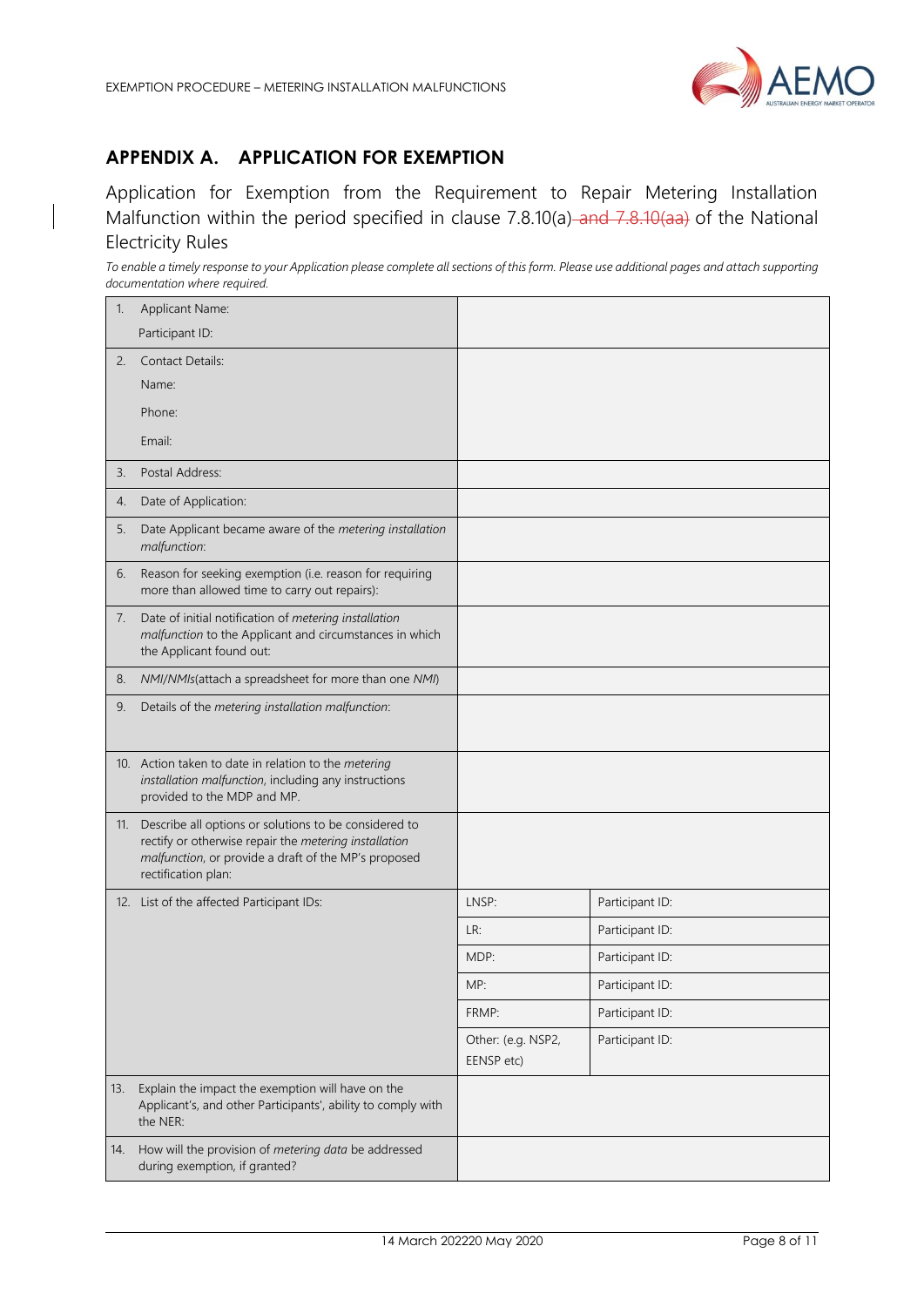

| 15. | Period of exemption sought                                                                                                                                              |  |
|-----|-------------------------------------------------------------------------------------------------------------------------------------------------------------------------|--|
|     | Include details if there is a specific event (such as a<br>substation upgrade, or an abolishment of supply, etc.)<br>that may mean that the exemption could end sooner. |  |
| 16. | Describe how the metering installation malfunction will be<br>addressed if the exemption is not granted:                                                                |  |
|     |                                                                                                                                                                         |  |

Please send this application to: [meter@aemo.com.au](mailto:meter@nemmco.com.au)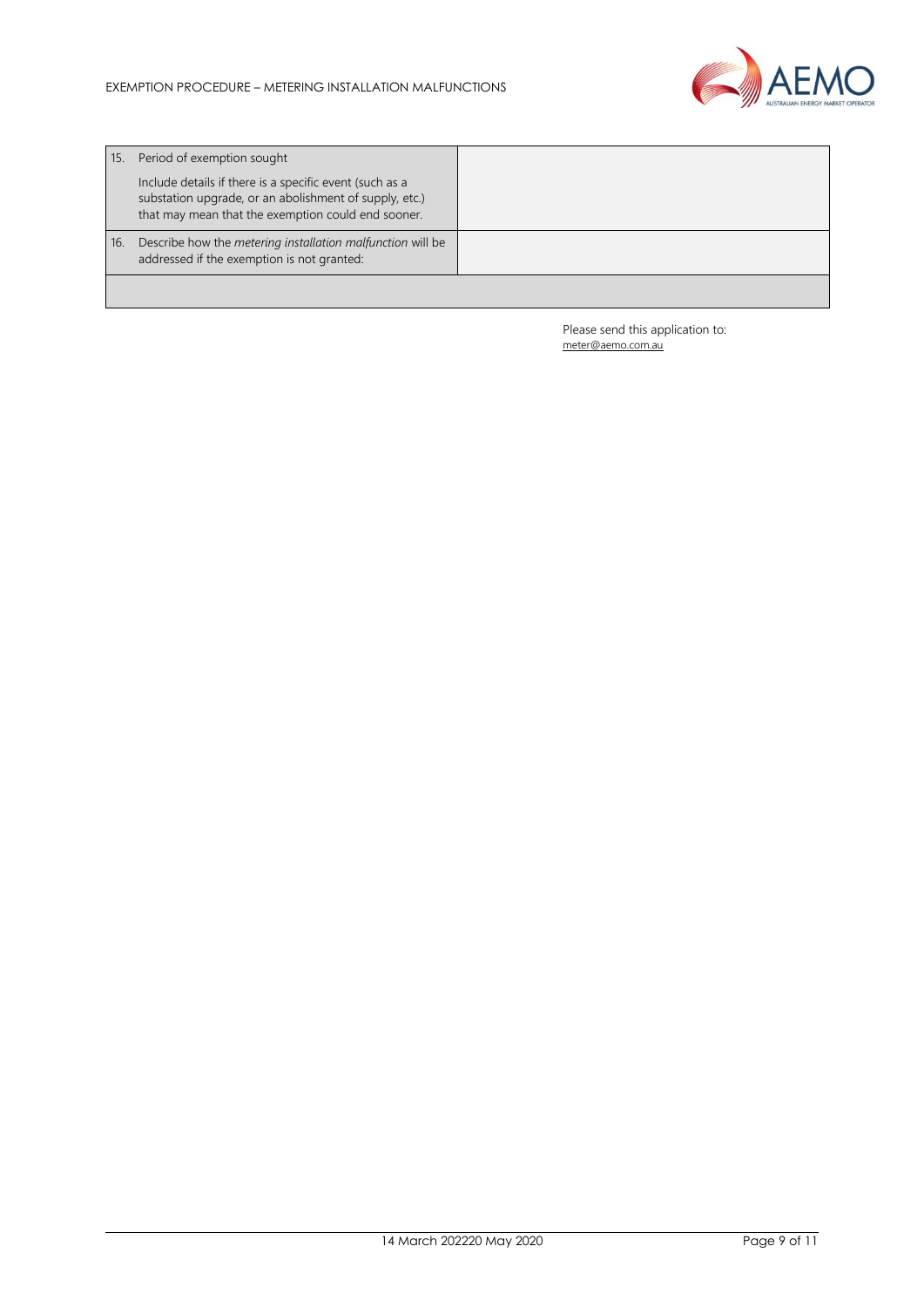

# <span id="page-9-0"></span>**APPENDIX B. APPLICATION FOR EXTENSION**

Application for Extension of Exemption from the Requirement to Repair Metering Installation Malfunction within the period specified in clause 7.8.10(a) and 7.8.10(aa) of the National Electricity Rules

*To enable a timely response to your Application please complete all sections of this form. Please use additional pages and attach supporting documentation where required.* 

| 1.  | Applicant:<br>Participant ID:                                                                                                                                                                                 |                                  |                 |
|-----|---------------------------------------------------------------------------------------------------------------------------------------------------------------------------------------------------------------|----------------------------------|-----------------|
| 2.  | <b>Contact Details:</b><br>Name:<br>Phone:                                                                                                                                                                    |                                  |                 |
|     | Email:                                                                                                                                                                                                        |                                  |                 |
| 3.  | Postal Address:                                                                                                                                                                                               |                                  |                 |
| 4.  | Exemption ID:                                                                                                                                                                                                 |                                  |                 |
| 5.  | Date of application for extension:                                                                                                                                                                            |                                  |                 |
| 6.  | NMI/NMIs (attach a spreadsheet for<br>more than one NMI)                                                                                                                                                      |                                  |                 |
| 7.  | Reason for seeking extension to<br>exemption:                                                                                                                                                                 |                                  |                 |
| 8.  | Remedial action taken to date:                                                                                                                                                                                |                                  |                 |
| 9.  | List of the affected Participant IDs:                                                                                                                                                                         | LNSP:                            | Participant ID: |
|     |                                                                                                                                                                                                               | LR:                              | Participant ID: |
|     |                                                                                                                                                                                                               | MDP:                             | Participant ID: |
|     |                                                                                                                                                                                                               | MP:                              | Participant ID: |
|     |                                                                                                                                                                                                               | FRMP:                            | Participant ID: |
|     |                                                                                                                                                                                                               | Other: (e.g. NSP2,<br>EENSP etc) | Participant ID: |
| 10. | Explain the impact the exemption will<br>have on the Applicant's, and other<br>Participants', ability to comply with<br>the NER:                                                                              |                                  |                 |
|     | (If no change from the date of the<br>original application, please indicate<br>'no change')                                                                                                                   |                                  |                 |
| 11. | How will the provision of metering<br>data be addressed during the<br>extension, if granted?                                                                                                                  |                                  |                 |
|     | (If no change from the date of the<br>original application, please indicate<br>'no change')                                                                                                                   |                                  |                 |
| 12. | Describe how the metering<br>installation malfunction will be<br>addressed if the extension is not<br>granted:<br>(If no change from the date of the<br>original application, please indicate<br>'no change') |                                  |                 |